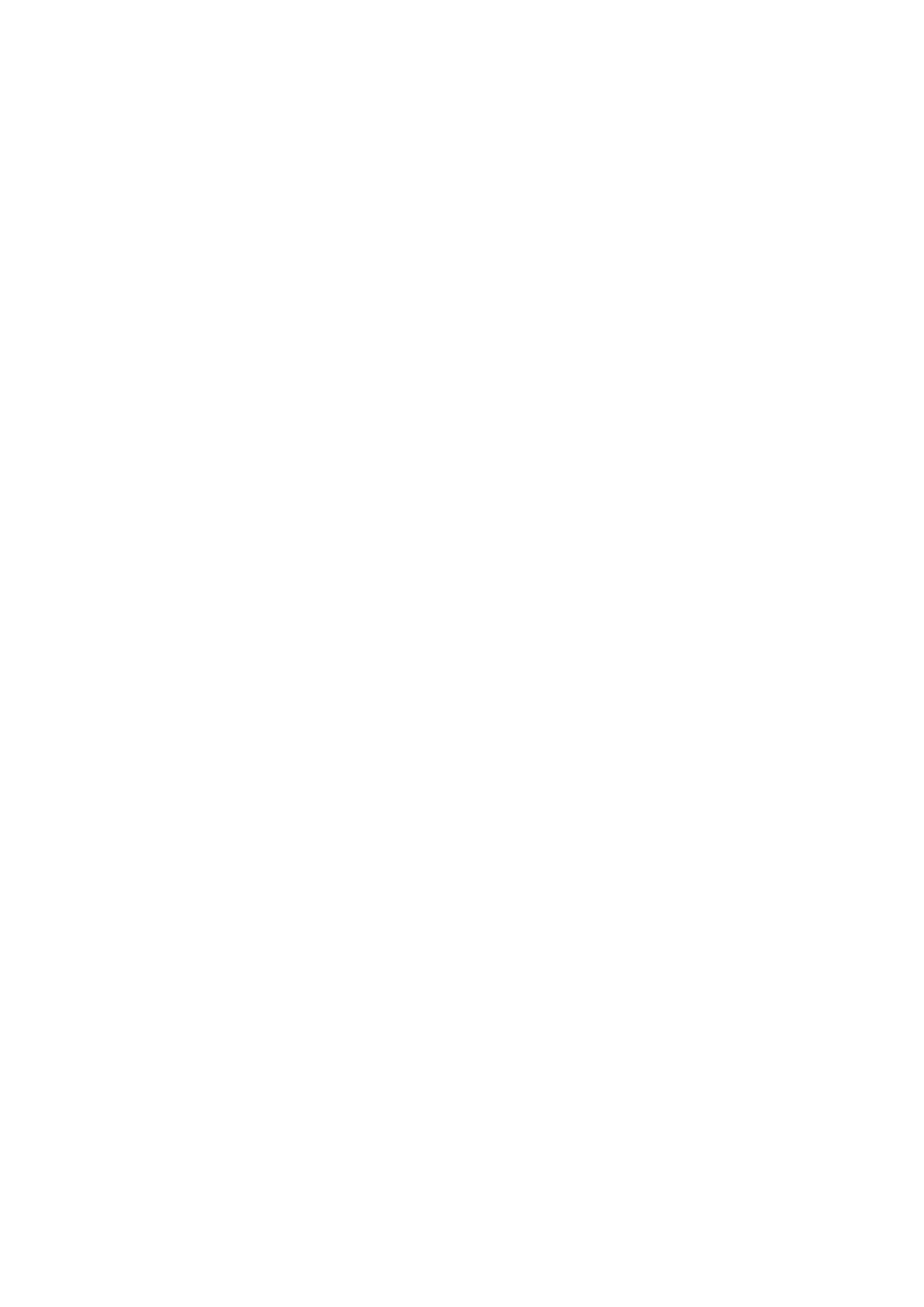

### NORTHERN TERRITORY OF AUSTRALIA \_\_\_\_\_\_\_\_\_\_\_\_\_\_\_\_\_\_\_\_

#### Act No. 23 of 2014 \_\_\_\_\_\_\_\_\_\_\_\_\_\_\_\_\_\_\_\_

An Act to authorise an amount to be paid from the Central Holding Authority for the financial year ending 30 June 2015

> [Assented to 26 June 2014] [Second reading 13 May 2014]

#### The Legislative Assembly of the Northern Territory enacts as follows:

#### 1 Short title

This Act may be cited as the Appropriation (2014-2015) Act 2014.

#### 2 Appropriation

- (1) An amount in aggregate of \$4 835 680 000 is authorised to be paid from the Central Holding Authority for the financial year ending 30 June 2015.
- (2) The amount is authorised to be paid to each Purpose of an Agency that is specified in the Schedule, in the amount specified opposite the Purpose.

#### 3 Expiry of Act

This Act expires on 1 July 2015.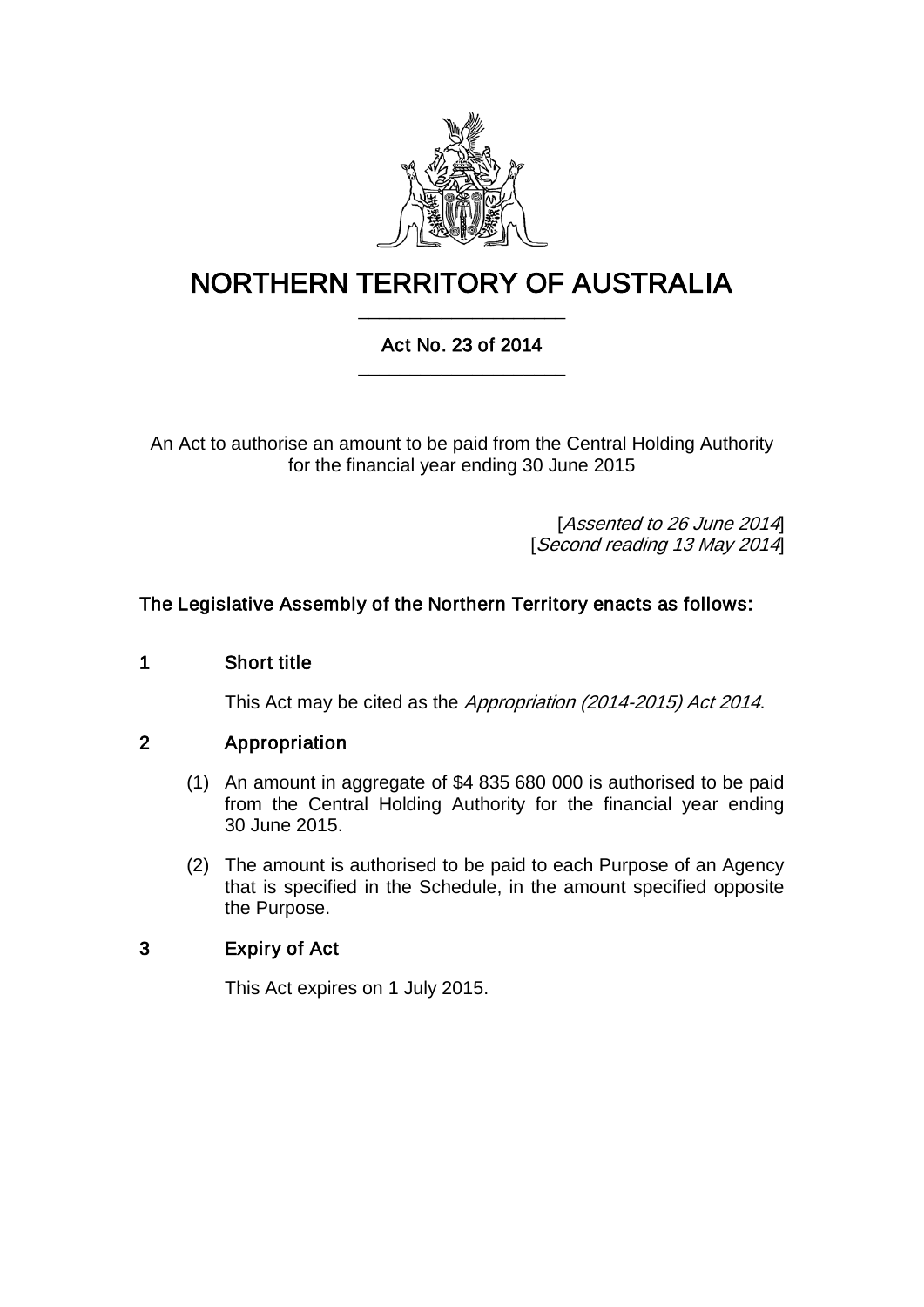# Schedule Appropriation

| <b>Purposes</b>                                        | <b>Amounts</b><br>\$000 |
|--------------------------------------------------------|-------------------------|
| <b>AUDITOR-GENERAL'S OFFICE</b>                        |                         |
| Output                                                 | 3675                    |
| NORTHERN TERITORY ELECTORAL COMMISSION                 |                         |
| Output                                                 | 1 4 0 8                 |
| <b>OMBUDSMAN'S OFFICE</b>                              |                         |
| Output                                                 | 1929                    |
| DEPARTMENT OF THE CHIEF MINISTER                       |                         |
| Output                                                 | 73 992                  |
| Capital                                                | 395                     |
| Commonwealth                                           | 4841                    |
| DEPARTMENT OF THE LEGISLATIVE ASSEMBLY                 | 23 275                  |
| Output<br>Capital                                      | 41                      |
| NORTHERN TERRITORY POLICE, FIRE AND EMERGENCY SERVICES |                         |
| Output                                                 | 294 498                 |
| Capital                                                | 8576                    |
| Commonwealth                                           | 25 4 53                 |
| DEPARTMENT OF TREASURY AND FINANCE                     |                         |
| Output                                                 | 108 021                 |
| <b>DEPARTMENT OF BUSINESS</b>                          |                         |
| Output                                                 | 117 544                 |
| Commonwealth                                           | 22 9 26                 |
| DEPARTMENT OF LOCAL GOVERNMENT AND REGIONS             |                         |
| Output                                                 | 52 464                  |
| DEPARTMENT OF CORPORATE AND INFORMATION SERVICES       |                         |
| Output                                                 | 126 248                 |
| Capital                                                | 5 0 7 9                 |
| DEPARTMENT OF THE ATTORNEY-GENERAL AND JUSTICE         |                         |
| Output                                                 | 76 326                  |
| OFFICE OF THE COMMISSIONER FOR PUBLIC EMPLOYMENT       | 4790                    |
| Output                                                 |                         |
| DEPARTMENT OF CHILDREN AND FAMILIES<br>Output          | 135 795                 |
| Commonwealth                                           | 15767                   |
|                                                        |                         |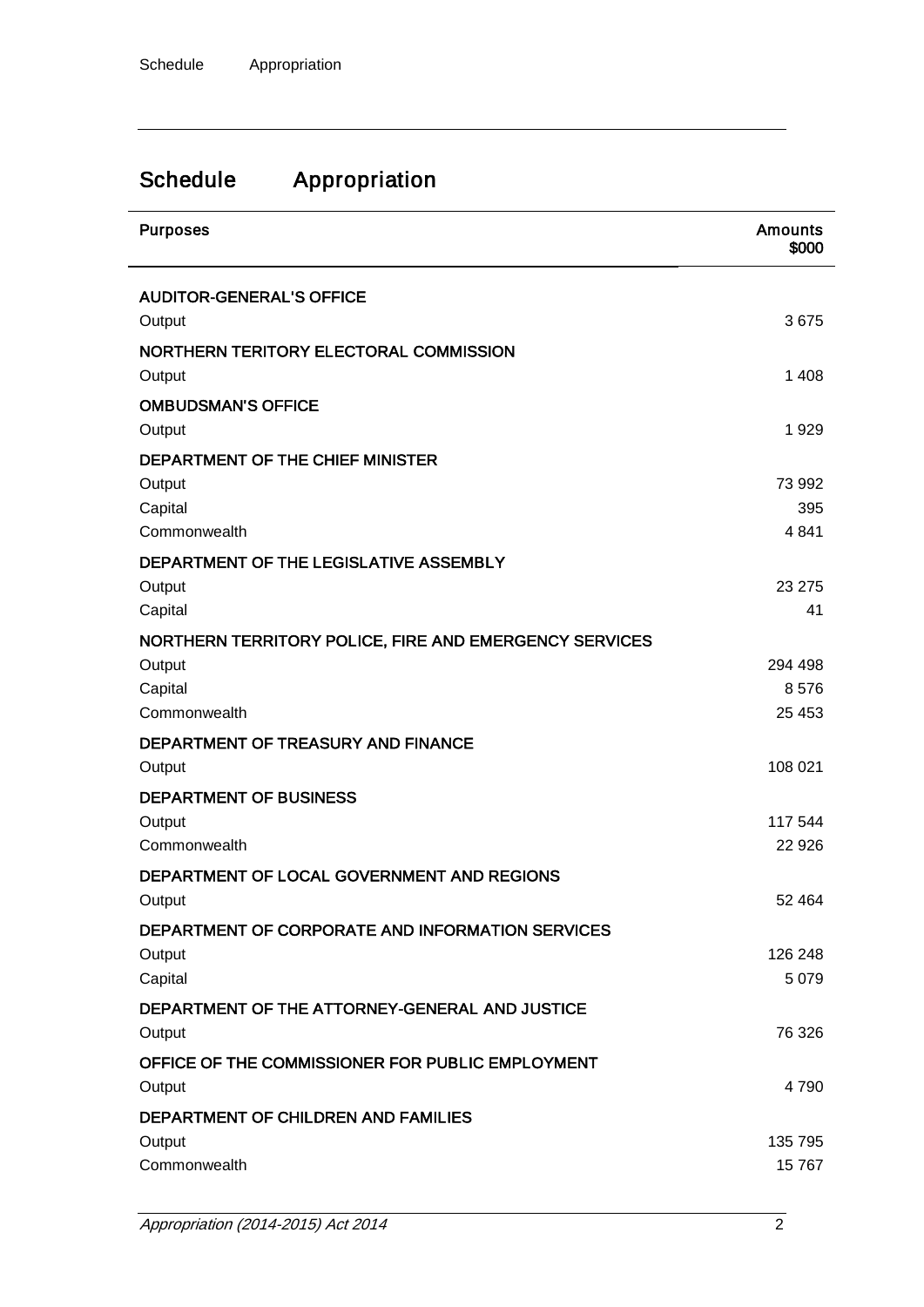#### DEPARTMENT OF CORRECTIONAL SERVICES

| Output                                            | 181 016 |
|---------------------------------------------------|---------|
| Capital                                           | 2780    |
| DEPARTMENT OF HEALTH                              |         |
| Output                                            | 990 378 |
| Capital                                           | 1 2 2 9 |
| Commonwealth                                      | 37 413  |
| DEPARTMENT OF EDUCATION                           |         |
| Output                                            | 531 844 |
| Capital                                           | 1 0 5 3 |
| Commonwealth                                      | 299 398 |
| DEPARTMENT OF LANDS, PLANNING AND THE ENVIRONMENT |         |
| Output                                            | 61 995  |
| Capital                                           | 329     |
| DEPARTMENT OF PRIMARY INDUSTRY AND FISHERIES      |         |
| Output                                            | 40 650  |
| Capital                                           | 251     |
| DEPARTMENT OF MINES AND ENERGY                    |         |
| Output                                            | 26 0 28 |
| Commonwealth                                      | 3911    |
| DEPARTMENT OF LAND RESOURCE MANAGEMENT            |         |
| Output                                            | 34 599  |
| Capital                                           | 450     |
| Commonwealth                                      | 510     |
| <b>DEPARTMENT OF HOUSING</b>                      |         |
| Output                                            | 61 4 64 |
| Capital                                           | 6817    |
| Commonwealth                                      | 148 497 |
| <b>TOURISM NT</b>                                 |         |
| Output                                            | 42 571  |
| DEPARTMENT OF SPORT, RECREATION AND RACING        |         |
| Output                                            | 52 193  |
| DEPARTMENT OF ARTS AND MUSEUMS                    |         |
| Output                                            | 33721   |
| Capital                                           | 45      |
| Commonwealth                                      | 1 1 6 8 |
| DEPARTMENT OF TRANSPORT                           |         |
| Output                                            | 140 627 |
| Capital                                           | 71 524  |
| Commonwealth                                      | 128 421 |